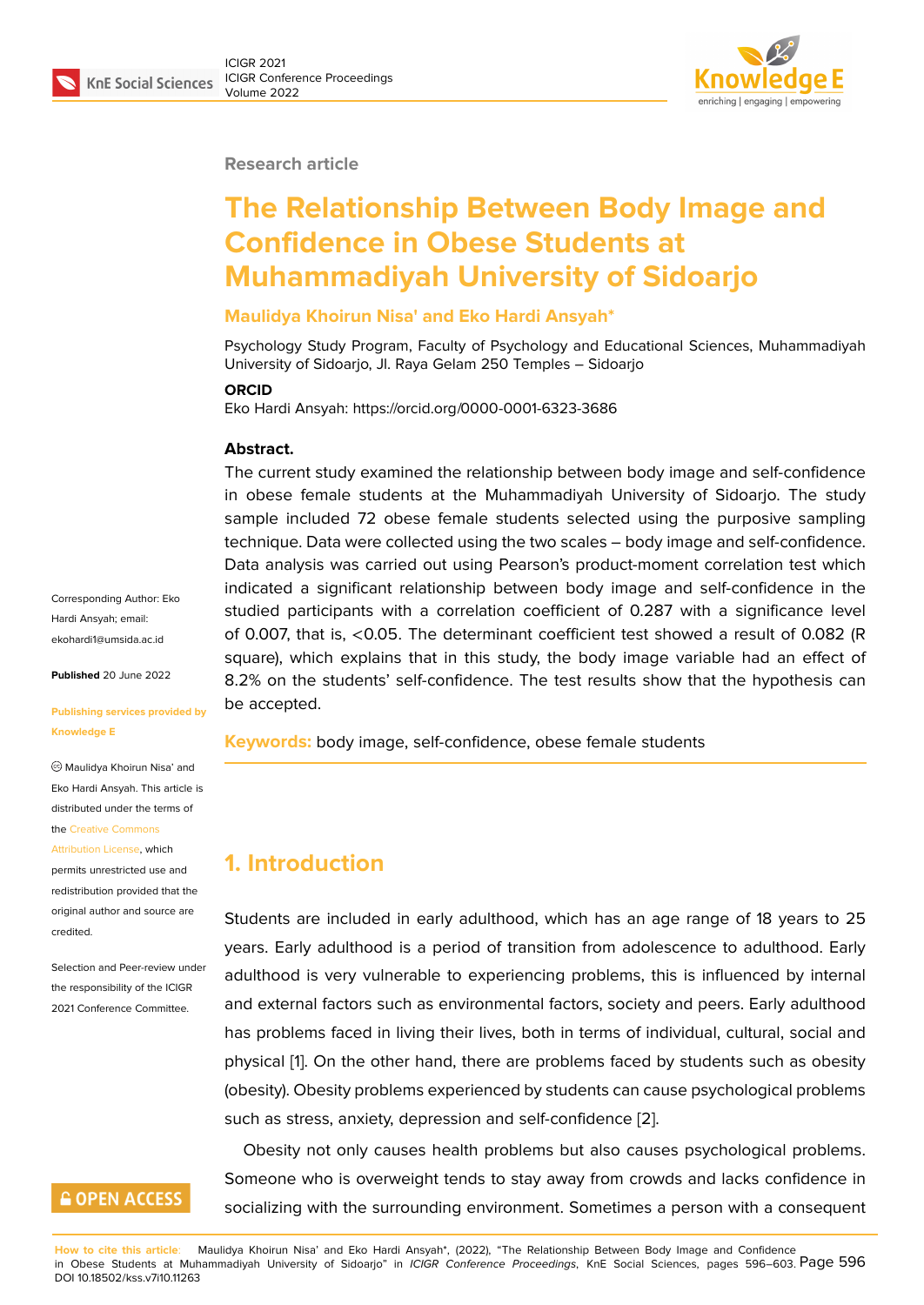risk of obesity becomes a victim of verbal bullying. This causes a person at risk of obesity to experience depression, hopelessness, and lack of confidence. This is certainly inseparable from the response received by someone from the environment related to himself, where someone who has an attractive appearance tends to get a positive response from the surrounding community compared to someone who is less physically attractive. Therefore, it is not uncommon for a person to be preoccupied with body issues and developing an individual image of his body image. Physical appearance and ideal body shape indirectly have a positive effect on the development of one's self-confidence, including people who are obese.

Overweight (obesity) will result in health risks, including diabetes, heart disease, high blood pressure and others. Overweight (obesity) not only causes health problems but also causes psychological problems, so that it will affect a person's level of selfconfidence [3]. Self-confidence is a very important thing for every individual to have [4]. Self-confidence is often experienced in early adulthood, especially for women who are obese.

Someon[e w](#page-6-2)ho has a low *body image* , it will reduce the confidence that someo[ne](#page-7-0) has. Someone who feels insecure and has low self-confidence in his body can cause that person to have a negative mindset so that anxiety will appear [5]. Self-confidence can decrease when someone is concerned about physical appearance. The existence of a tendency to be overweight or obese can be disturbing and a source of concern and lack of self-confidence for years, so that a person will feel vu[ln](#page-7-1)erable to various psychological problems [6].

Confidence in obese female students had occurred at the Muhammadiyah University of Gorontalo in January 2019 with a total of 37 respondents getting the results of mild obesity as many as 20 [peo](#page-7-2)ple (54.1 %), moderate obesity as many as 15 people (40.5 %), and high obesity as many as 2 people (5.4%) [7]. Research (Putri, 2015) there is a relationship between *body image* and self-confidence in obese female students at the University of Muhammadiyah Surakarta using respondents who have a vulnerable age of 18-24 years, getting very low results of 0%, mo[de](#page-7-3)rate category of 30.5%, while the high category is 49.2%, and the very high category is 20.3% [8].

The phenomenon of self-confidence at the level of higher education is also found at the Muhammadiyah University of Sidoarjo. It can be proven through the results of a survey on 20 female students who are obese and 20 fem[al](#page-7-4)e students who are not obese at the faculties of FPIP, FBHIS, FAI, FST, Muhammadiyah University of Sidoarjo, as follows: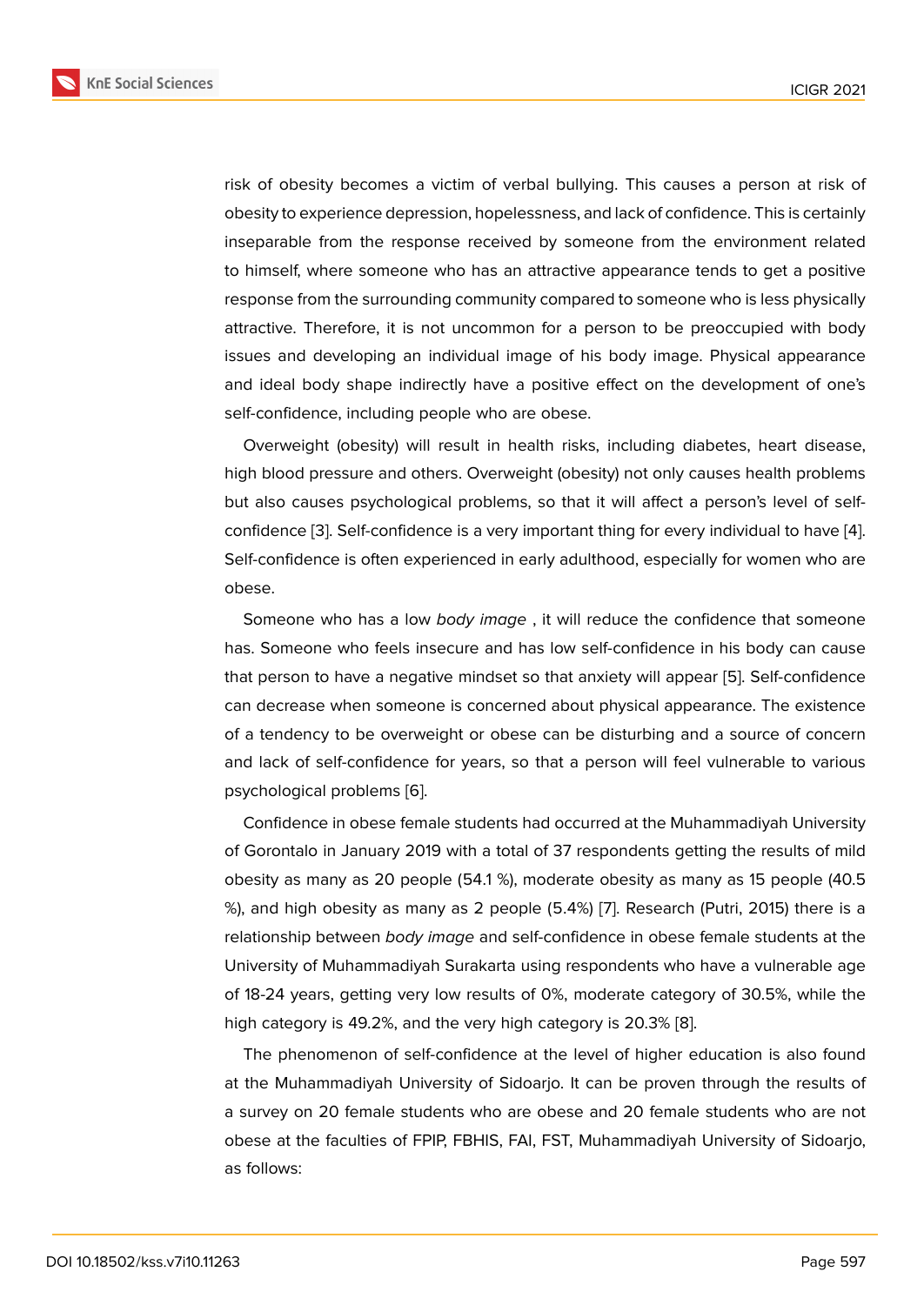| No.            | Faculty      |    | Amount Confidence Level Aspect |     |     |                                                      |
|----------------|--------------|----|--------------------------------|-----|-----|------------------------------------------------------|
|                |              |    |                                | S   | R   |                                                      |
| 1 <sub>1</sub> | <b>FPIP</b>  | 20 | 20%                            | 25% | 55% | Too much comparison of<br>yourself with others.      |
| 2.             | <b>FBHIS</b> | 20 | 10%                            | 30% | 60% | Not sure about their abili-<br>ties .                |
| 3.             | FAI          | 20 | 25%                            | 25% | 50% | Do not dare to communi-<br>cate with the environment |
| 4.             | FST          | 20 | 20%                            | 35% | 40% | Always hesitate in doing<br>activities.              |

Table 1: The Level of Confidence in Students Who Have Obesity.

Based on the table 1, the results for FPIP faculties in the high category of 20%, FBHIS in the high category of 10%, FAI in the high category of 25% and FST in the high category of 20%. From the survey results, it can be concluded that obese female students at Muhammadiyah University of Sidoarjo have low self-confidence.

|                | No. Faculty  |    | Amount Confidence Level Aspect |     |     |                                                                               |  |
|----------------|--------------|----|--------------------------------|-----|-----|-------------------------------------------------------------------------------|--|
|                |              |    |                                | S   | R   |                                                                               |  |
|                | <b>FPIP</b>  | 20 | 50%                            | 35% | 15% | Always be confident in<br>your abilities                                      |  |
| $\mathbf{2}$ . | <b>FBHIS</b> | 20 | 45%                            | 40% | 15% | Confident in his abilities                                                    |  |
| 3.             | FAI          | 20 | 40%                            | 30% | 30% | Dare to take risks                                                            |  |
| 4.             | <b>FST</b>   | 20 | 50%                            | 30% | 20% | Do not close yourself in<br>socializing with the sur-<br>rounding environment |  |

Table 2: Level of Confidence in Non - Obesity College Students.

Based on the table 2, the results for the high category of FPIP faculties are 50%, high category FBHIS is 45%, FAI high category is 40%, and FST high category is 50%. From the survey results, it can be concluded that female students who are not obese at Muhammadiyah University of Sidoarjo experience high self-confidence.

Factors that affect a person's confidence are internal and external. Internal factors such as self-concept, self-esteem, physical condition and life experiences. While external factors such as education, work, environment, and life experience. Many factors can affect a person's self-confidence, one of which is physical appearance, physical appearance is very closely related to the individual's image and perception of his body shape. This image and perception is called *body image* [9]. *Body image* is influenced by several factors, namely gender, mass media, interpersonal relationships, and family. these factors affect the self-confidence that women have [10].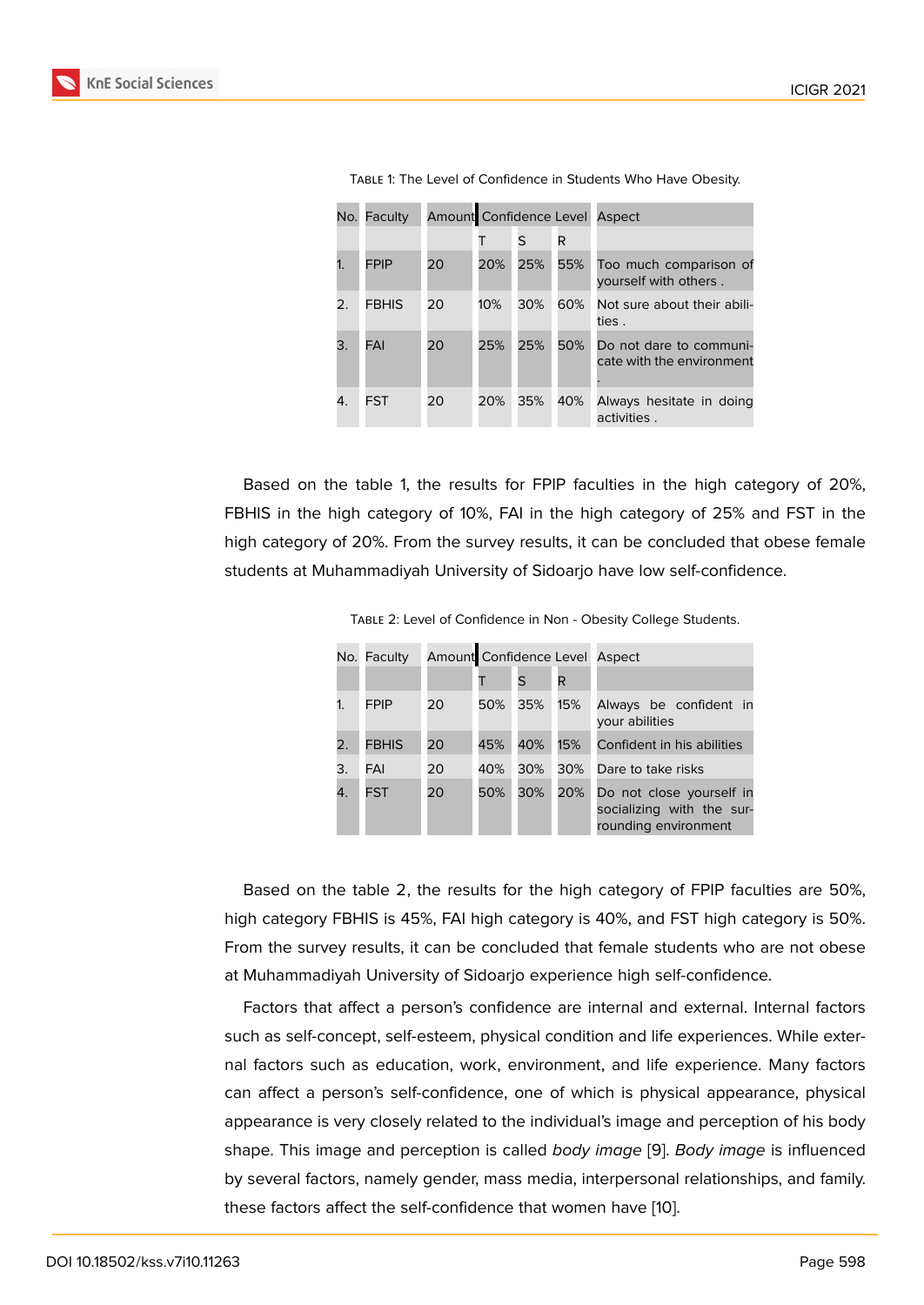According to (Khikmah, 2017) *body image* is a picture that we have in our minds including body size and body shape. This causes a person to feel anxious and nervous when other people evaluate him and his body shape [11]. The way a person views himself and his body greatly influences how a person plays a role in social life. So that it affects a person's ability to handle the social situation he is experiencing. *Body image* is a person's picture of the shape and size of [his](#page-7-5) own body. This picture is influenced by actual body shape and size, feelings about body shape and expectations of the desired body shape and size [12]. In this case, obese female students pay more attention to appearance and body shape to look attractive, and are confident because they have less than ideal body sizes and body shapes.

Based on the explanation above, it can be concluded that the level of self-confidence in obese female students can be seen from the self-concept factor, and physical condition. With the existing phenomena, the authors are interested in making a study entitled The Relationship of *Body Image* with Self-Confidence in Obesity Students at Muhammadiyah University of Sidoarjo.

### **2. Method**

The type of research used in this research is using correlational quantitative methods. The population in this study were 120 obese students at Muhammadiyah University of Sidoarjo who had the characteristics of women aged 18-25 years and obese (25.0 - 30  $kg/m<sup>2</sup>$ ). The sample in this study were 72 obese female students at the Muhammadiyah University of Sidoarjo who had met the criteria determined by the researcher. The sampling technique in this study used a *purposive sampling* technique. The data collection technique in this study used a *Likert scale* . Self-confidence scale ( α = 0.817) and *body image scale* ( = 0.895). In this study, researchers used a self-confidence scale and a *body image scale* . The self-confidence scale measures self-efficacy beliefs, is optimistic, objective, responsible, rational and realistic. Then the *body image scale* measures aspects of perception of body parts and overall appearance, aspects of comparison with other people and socio-cultural aspects. The technique used in this research is *product moment correlation* to analyze the data, the researcher tested the correlation between the factors which aimed to prove that each factor in the selfconfidence and *body image instrument* had truly revealed the defined construct. This study uses a significance level of 5% (0.05) so that if  $p < 0.05$  then the hypothesis is normal, whereas if  $p > 0.05$  then the hypothesis is not normal. This analysis process uses computer statistical calculations with *SPSS* 1 6.0 software *for windows* .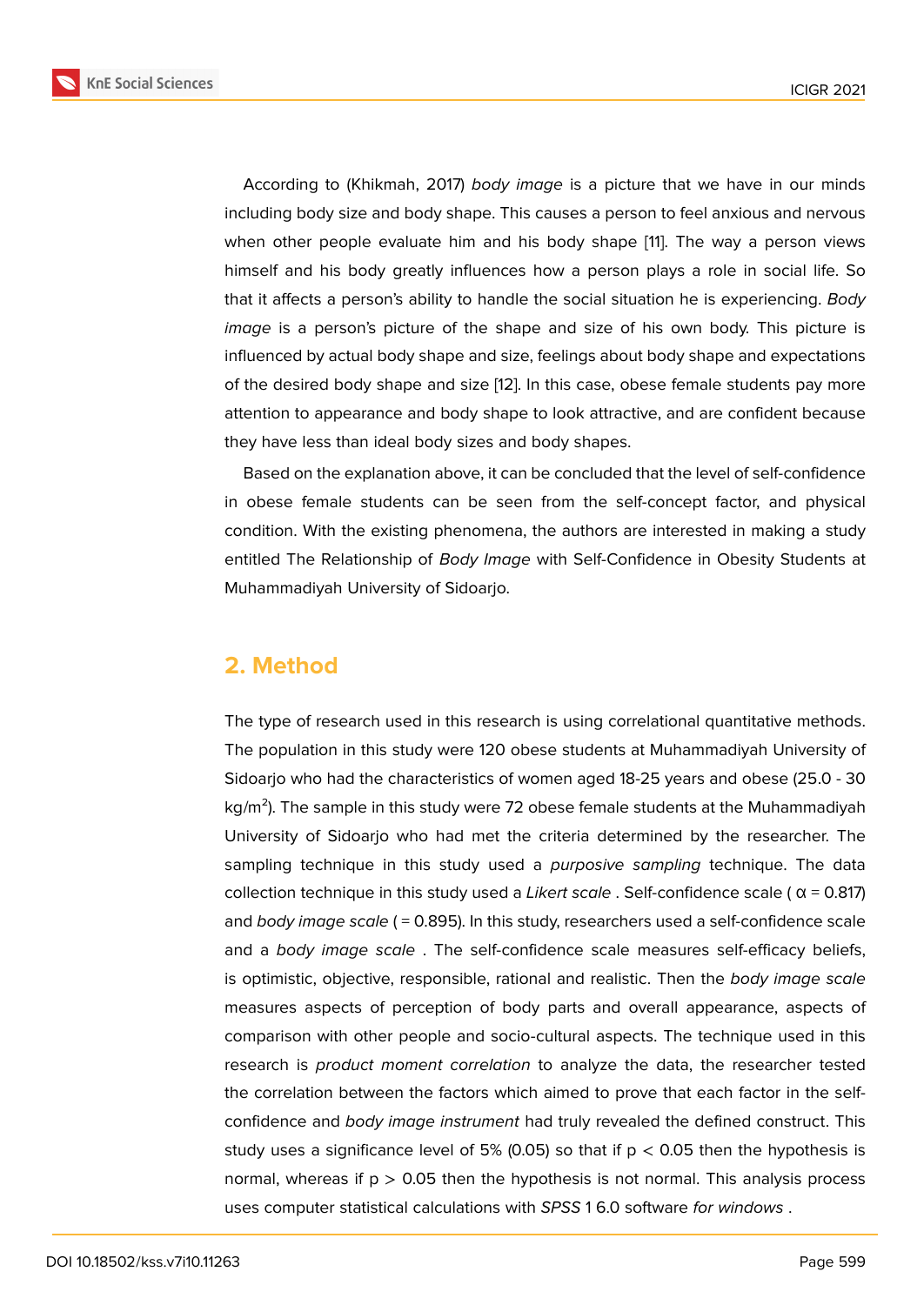

## **3. Results and Discussion**

#### **3.1. H research results**

The text of the normality test results for *body image variables* with self-confidence. The significance value of the *body image* from the *Kolmogorov-Smirnov test* shown in the table above is 0.049, which means less than 0.05, which means that the distribution is not normal. The significance value of the self-confidence variable is 0.426, which means more than 0.05, it can be concluded that the distribution is normal.

| <b>Correlations</b>         |                        |                                    |                   |  |  |
|-----------------------------|------------------------|------------------------------------|-------------------|--|--|
|                             |                        | <b>BODY</b><br><i><b>IMAGE</b></i> | <b>CONFIDENCE</b> |  |  |
| BODY<br><i><b>IMAGE</b></i> | Pearson<br>Correlation |                                    | **<br>.287        |  |  |
|                             | Sig. (1-tailed)        |                                    | .007              |  |  |
|                             | N                      | 72                                 | 72                |  |  |
| <b>CONFIDENCEPearson</b>    | Correlation            | $.287**$                           |                   |  |  |
|                             | Sig. (1-tailed)        | .007                               |                   |  |  |
|                             | N                      | 72                                 | 72                |  |  |

Table 3: Hypothesis Test Results

\*\*. Correlation is significant at the 0.01 level (1-tailed).

Based on the table 3, the coefficient rxy = 0.287 with a significance of 0.007 <0.05 (less than 0.05). So it can be concluded that the hypothesis in this study can be accepted. This means that there is a positive relationship between *body image* and self-confidence.

| TABLE 4: Standard Deviation and Mean. |
|---------------------------------------|
|---------------------------------------|

| <b>Descriptive Statistics</b> |    |     |                 |        |                   |  |
|-------------------------------|----|-----|-----------------|--------|-------------------|--|
|                               | N  |     | Minimum Maximum | mean   | Std.<br>Deviation |  |
| <b>BODY IMAGE</b>             | 72 | 38  | 121             | 90.42  | 17.941            |  |
| <b>CONFIDENCE</b>             | 72 | 116 | 184             | 148.25 | 14,710            |  |
| Valid N (listwise)            | 72 |     |                 |        |                   |  |

Based on the table 4, it can be seen that on the self-confidence scale, the theoretical mean (μ) is 148.25 and the standard deviation (σ) is 14.710. On the *body image* scale , the theoretical mean (μ) is 90.42 and the standard deviation (σ) is 17.941.

Based on the table 5, it can be concluded that there are 7 female students who have a very low *body image , there are 7 female students who have low body image* , there are 38 female students who have moderate *body image* , there are 16 female students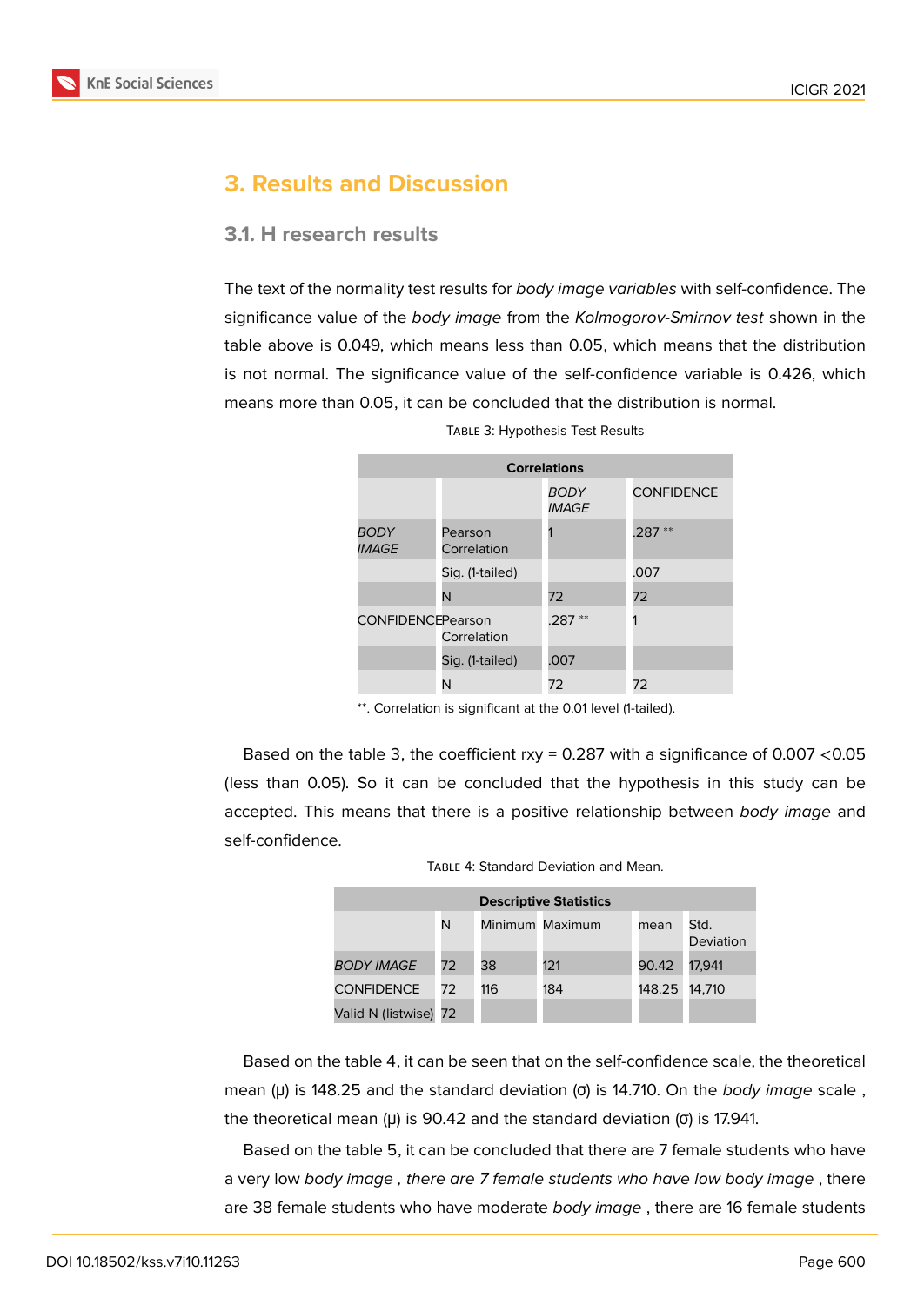Category *Body Image* Confidence



|          |                      | TABLE 5: Subject Score Categorization. |  |  |  |  |
|----------|----------------------|----------------------------------------|--|--|--|--|
|          | <b>Subject Score</b> |                                        |  |  |  |  |
| Category | Body Imaae           |                                        |  |  |  |  |

Very low 7 9.7 4 5.7 Low 7 9.7 15 20.8 Currently 38 52.8 32 44.4 Tall 16 22.2 14 19.4 Very high 4 5.6 7 9.7 Amount 72 100% 72 100%

who have a low *body image.* high, and there are 4 female students who have a very high *body image* .

student % student %

The subject score category on the self-confidence scale can be concluded that there are 4 female students who have very low self-confidence, there are 15 female students who have low self-confidence, there are 32 female students who have moderate selfconfidence, there are 14 female students who have high self-confidence, and there are 7 female students who have very high self-confidence.

From the sub-discussion of the categorization above, it can be concluded that obese female students at Muhammadiyah University of Sidoarjo have a *body image* that tends to be moderate. This can be seen in the subject score categorization table where the percentage and number of obese female students moves from high to moderate. In contrast to the self-confidence possessed by obese students at the Muhammadiyah University of Sidoarjo, which tend to be moderate, this can be seen from the percentage and number of obese students who move from low to moderate.

### **4. Discussion**

Based on the results of the data analysis above, indicating a positive relationship, the correlation coefficient rxy =  $0.287$  with a significance of  $0.007$  <0.05 (less than 0.05). It can be concluded that in this study it was accepted and in this study there was a positive relationship between *body image* and self-confidence. This shows that the higher the *body image* , the higher the self-confidence of obese female students. Likewise, the lower the *body image* , the lower the self-confidence possessed by obese students at the Muhammadiyah University of Sidoarjo. The results of this study are also in accordance with previous research, entitled The Relationship of *Body Image* with Self-confidence in UIN Ar-Raniry Banda Aceh Students, which stated that there was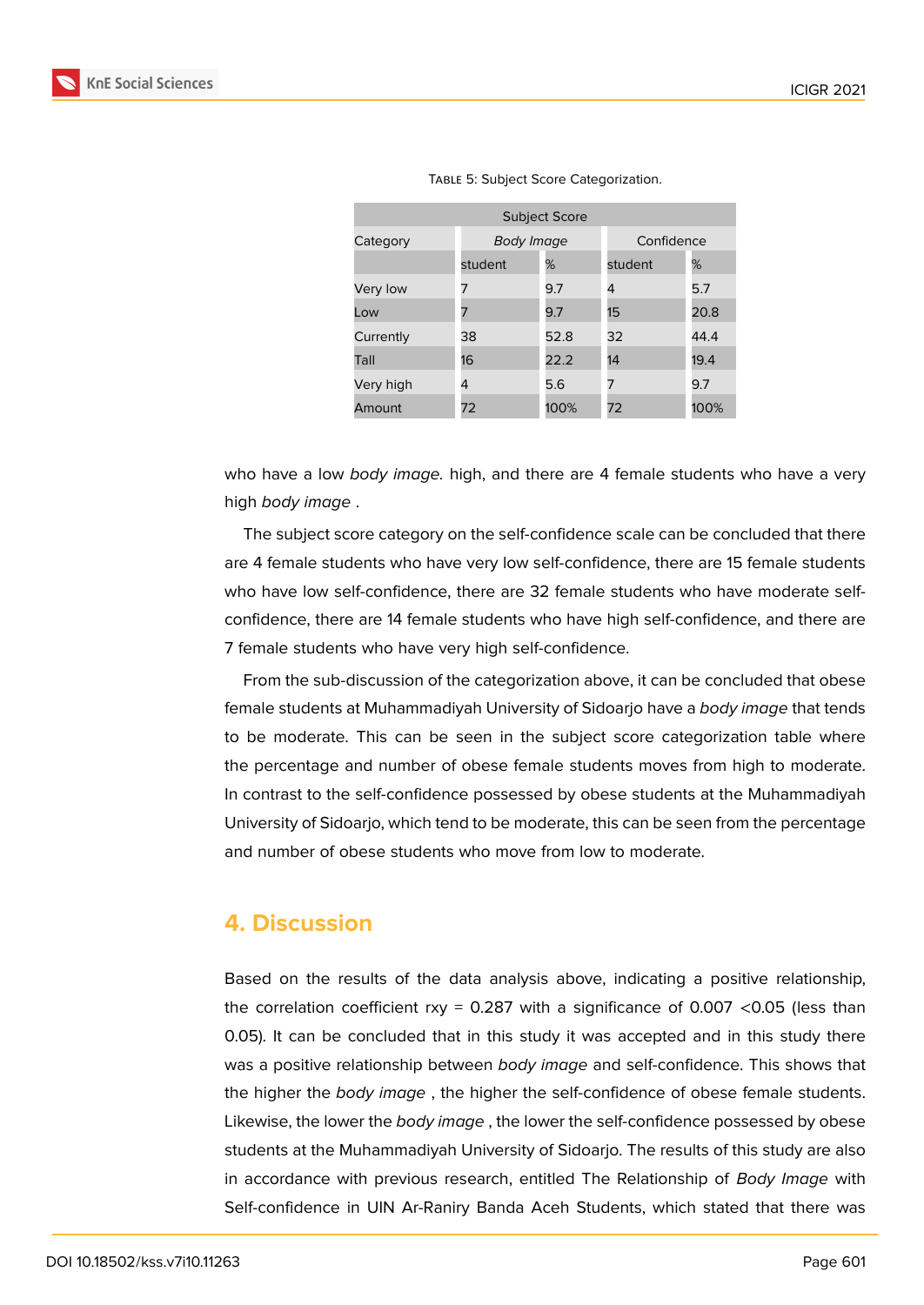

a significant positive relationship between *body image* and self-confidence [13]. This shows that the higher the *body image* , the higher the self-confidence possessed by the individual.

From the analysis above, it shows that obese female students at Muhammadiyah University of Sidoarjo have self-confidence in the moderate category. It can be concluded that many factors affect the self-confidence of obese female students at Muhammadiyah University of Sidoarjo. *Body image* is one of the factors that influence self-confidence in obese female students at Muhammadiyah University of Sidoarjo. Judging from the coefficient of determination in this study, it can be interpreted that the *body image variable* in this study contributed 8.2% to the confidence variable, the remaining 91.8% was influenced by other factors that were not focused on this research.

### **5. Conclusion**

It can be concluded that there is a positive relationship between *body image* and selfconfidence in obese female students at the University of Muhammadiyah Sidoarjo. The results of this study indicate that the correlation coefficient rxy = 0.287 with a significance level of 0.007 <0.05, which means the hypothesis in this study can be accepted. The higher the *body image* , the higher the self-confidence possessed by obese students at the Muhammadiyah University of Sidoarjo. *Body image* can affect self-confidence with an R *square value of* 8.2%.

### **Acknowledgments**

The researcher would like to thank Universitas Muhammadiyah SIdoarjo for funding and supporting this research.

### **References**

- <span id="page-6-0"></span>[1] Anggraini M. The relationship between body image and confidence in big women [Unpublished thesis]. Yogyakarta: Sanata Dharma University; 2019.
- <span id="page-6-1"></span>[2] Bobihu S, Firmawati F, Ntobuo F. Relationship between obesity and self-esteem in nursing students at the Muhammadiyah University of Gorontalo. Journal of Nursing Science. 1(1)2019.1-9
- <span id="page-6-2"></span>[3] Cash TF, Pruzinsky T. Understanding body image: A handbook of theory, research, and clinical practice. New York: The Guilford Press; 2002. 3–12 p.